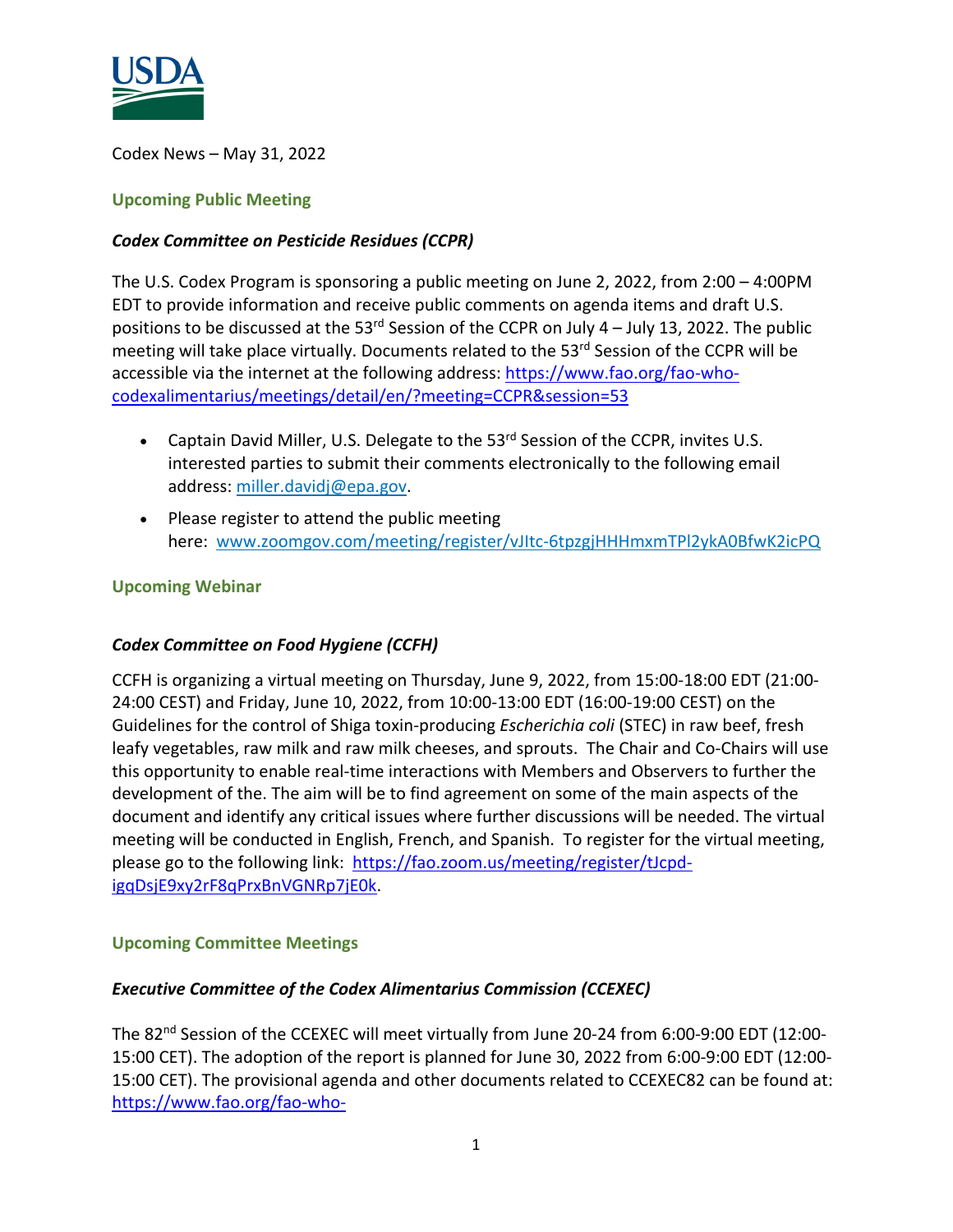[codexalimentarius/meetings/detail/en/?meeting=CCEXEC&session=82.](https://www.fao.org/fao-who-codexalimentarius/meetings/detail/en/?meeting=CCEXEC&session=82) For additional information, please contact the U.S. Codex Office at: [uscodex@usda.gov](mailto:uscodex@usda.gov)

## *Codex Committee on Pesticide Residues (CCPR)*

The 53<sup>rd</sup> Session of the CCPR will meet virtually on July 4-8, 2022, from 7:00AM – 10:00AM EDT (13:00 – 16:00 CET), with report adoption on July 13, 2022, from 7:00AM – 10:00AM EDT (13:00  $-16:00$  CET). The provisional agenda and other working documents related to the 53<sup>rd</sup> Session of the CCPR are available at: [https://www.fao.org/fao-who](https://www.fao.org/fao-who-codexalimentarius/meetings/detail/en/?meeting=CCPR&session=53)[codexalimentarius/meetings/detail/en/?meeting=CCPR&session=53.](https://www.fao.org/fao-who-codexalimentarius/meetings/detail/en/?meeting=CCPR&session=53) For additional information, please contact Marie Maratos Bhat [\(Marie.MaratosBhat@usda.gov\)](mailto:Marie.MaratosBhat@usda.gov) of the U.S. Codex Office.

# *Codex Committee on Spices and Culinary Herbs (CCSCH)*

The 6<sup>th</sup> Session of the CCSCH will meet virtually on September 26-30, 2022, from 4:30AM -7:30AM EDT (10:30 – 13:30 CET), with report adoption on October 3, 2022, from 4:30AM – 7:30AM EDT (10:30 – 13:30 CET). The provisional agenda and other working documents related to the 6<sup>th</sup> Session of the CCSCH will be available at: [https://www.fao.org/fao-who](https://www.fao.org/fao-who-codexalimentarius/meetings/detail/en/?meeting=CCSCH&session=6)[codexalimentarius/meetings/detail/en/?meeting=CCSCH&session=6.](https://www.fao.org/fao-who-codexalimentarius/meetings/detail/en/?meeting=CCSCH&session=6) For additional information, please contact Heather Selig (Heather. Selig@usda.gov) of the U.S. Codex Office.

# **Requests for Comments**

# *Codex Committee on Food Hygiene (CCFH)*

**Biological Foodborne Outbreaks:** The Codex Secretariat has issued a Circular Letter (CL 2022/32/OCS-FH) requesting comments on the draft Guidelines for the Management of Biological Foodborne Outbreaks. The CL is currently available in English, French, and Spanish at the following link: [http://www.fao.org/fao-who-codexalimentarius/resources/circular-letters.](http://www.fao.org/fao-who-codexalimentarius/resources/circular-letters) If you are interested in having your comments considered in the U.S. response, please send them to Marie Maratos Bhat [\(Marie.MaratosBhat@usda.gov\)](mailto:Marie.MaratosBhat@usda.gov) by July 8, 2022. Comments by Member Countries and Codex Observers should be submitted via their Codex Contact Point (CCP) using the Online Commenting System (OCS) [\(https://ocs.codexalimentarius.org\)](https://ocs.codexalimentarius.org/) by July 31, 2022.

**Decision Tree in the** *General Principles of Food Hygiene***:** The Codex Secretariat has issued a Circular Letter (CL 2022/33/OCS-FH) requesting comments on the proposed draft revision to the *General Principles of Food Hygiene* regarding inclusion of the decision tree. The CL is currently available in English, French, and Spanish at the following link: [http://www.fao.org/fao-who-codexalimentarius/resources/circular-letters.](http://www.fao.org/fao-who-codexalimentarius/resources/circular-letters) If you are interested in having your comments considered in the U.S. response, please send them to Marie Maratos Bhat [\(Marie.MaratosBhat@usda.gov\)](mailto:Marie.MaratosBhat@usda.gov) by July 8, 2022. Comments by Member Countries and Codex Observers should be submitted via their CCP using the OCS [\(https://ocs.codexalimentarius.org\)](https://ocs.codexalimentarius.org/) by July 31, 2022.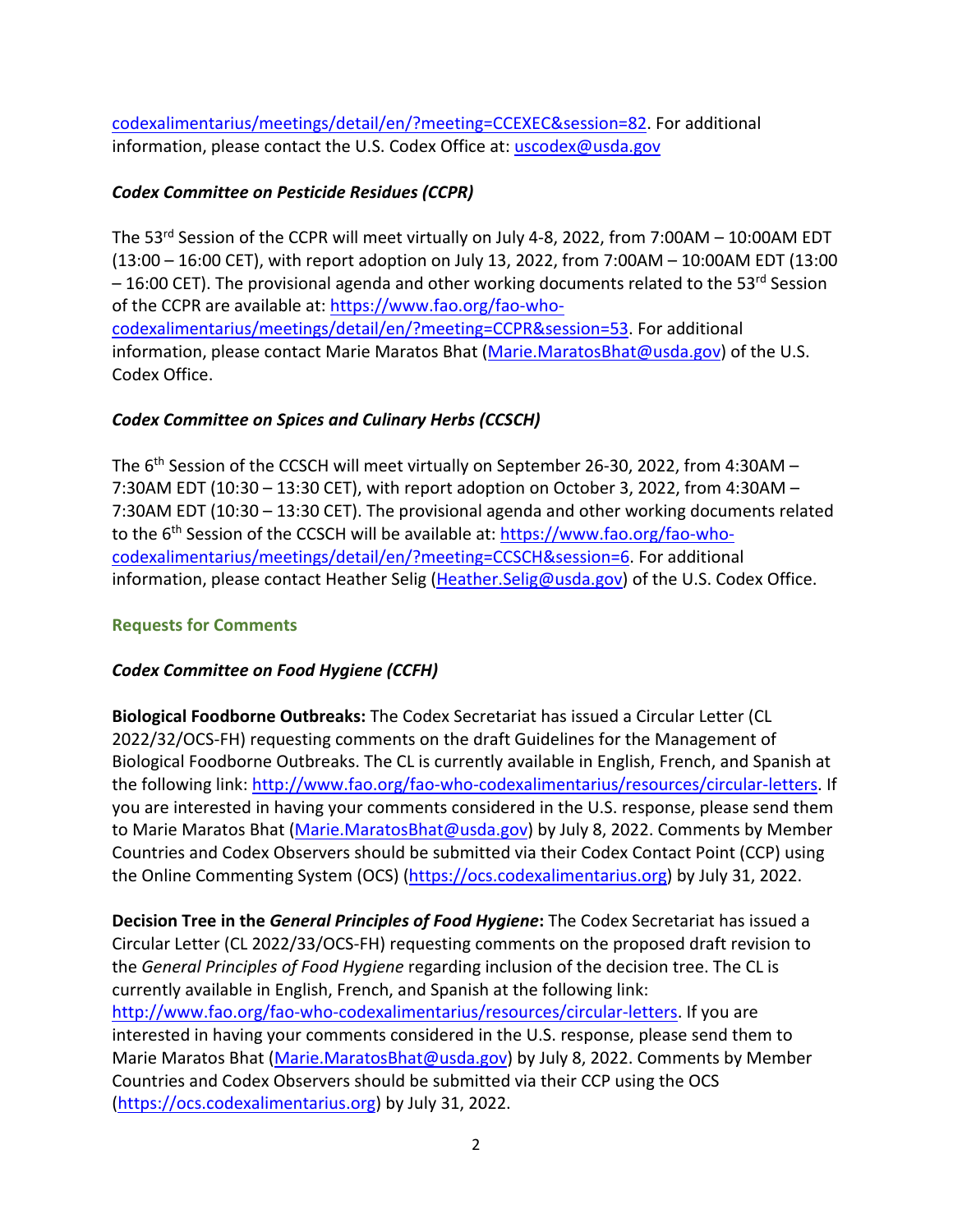## *Codex Committee on Food Labelling (CCFL)*

**Sustainability Labelling:** The Codex Secretariat has extended the deadline for the Circular Letter (CL 2022/12-FL) requesting information on sustainability labelling. The CL is currently available in English, French, and Spanish at the following link: [http://www.fao.org/fao-who](http://www.fao.org/fao-who-codexalimentarius/resources/circular-letters)[codexalimentarius/resources/circular-letters.](http://www.fao.org/fao-who-codexalimentarius/resources/circular-letters) If you are interested in having your comments considered in the U.S. response, please send them to Kristen Hendricks [\(Kristen.Hendricks@usda.gov\)](mailto:Kristen.Hendricks@usda.gov) by July 1, 2022. Comments by Member Countries and Codex Observers should be submitted to [codexnz@mpi.govt.nz](mailto:codexnz@mpi.govt.nz) with a copy to [Phillippa.hawthorne@mpi.govt.nz](mailto:Phillippa.hawthorne@mpi.govt.nz) and [Kati.laitinen@mpi.govt.nz](mailto:Kati.laitinen@mpi.govt.nz) by July 15, 2022.

## *Codex Committee on Pesticide Residues (CCPR)*

**JMPR 2021 MRL Recommendations:** The Codex Secretariat has issued a Circular Letter (CL 2022/20(REV1)-PR) requesting comments on the maximum residue limit (MRL) recommendations from the two Joint FAO/WHO Meetings on Pesticide Residues (JMPR) which met in 2021—the JMPR Regular Meeting and the JMPR Extra Meeting. The CL is currently available in English, French, and Spanish at the following link: [http://www.fao.org/fao-who](http://www.fao.org/fao-who-codexalimentarius/resources/circular-letters)[codexalimentarius/resources/circular-letters.](http://www.fao.org/fao-who-codexalimentarius/resources/circular-letters) If you are interested in having your comments considered in the U.S. response, please send them to Marie Maratos Bhat [\(Marie.MaratosBhat@usda.gov\)](mailto:Marie.MaratosBhat@usda.gov) by June 6, 2022. Comments by Member Countries and Codex Observers should be submitted via their CCP using the OCS [\(https://ocs.codexalimentarius.org\)](https://ocs.codexalimentarius.org/) by June 15, 2022.

**Okra:** The Codex Secretariat has issued a Circular Letter (CL 2022/34-PR) requesting comments on the establishment of MRLs for pesticides in okra as part of the *Revision of the Classification of Food and Feed* (CXM 4-1989). The CL is currently available in English, French, and Spanish at the following link: [http://www.fao.org/fao-who-codexalimentarius/resources/circular-letters.](http://www.fao.org/fao-who-codexalimentarius/resources/circular-letters) If you are interested in having your comments considered in the U.S. response, please send them to Marie Maratos Bhat [\(Marie.MaratosBhat@usda.gov\)](mailto:Marie.MaratosBhat@usda.gov) by June 6, 2022. Comments by Member Countries and Codex Observers should be submitted via their CCP using the OCS [\(https://ocs.codexalimentarius.org\)](https://ocs.codexalimentarius.org/) by June 15, 2022.

*Classification of Food and Feed***:** The Codex Secretariat has issued a Circular Letter (CL 2022/35/REV1-PR) requesting comments on the revision of the *Classification of Food and Feed*: Class B – Primary Food Commodities of Animal Origin (All Types) and Class E - Processed Foods of Animal Origin (All Types). The CL is currently available in English, French, and Spanish at the following link: [http://www.fao.org/fao-who-codexalimentarius/resources/circular-letters.](http://www.fao.org/fao-who-codexalimentarius/resources/circular-letters) If you are interested in having your comments considered in the U.S. response, please send them to Marie Maratos Bhat [\(Marie.MaratosBhat@usda.gov\)](mailto:Marie.MaratosBhat@usda.gov) by June 6, 2022. Comments by Member Countries and Codex Observers should be submitted via their CCP using the OCS [\(https://ocs.codexalimentarius.org\)](https://ocs.codexalimentarius.org/) by June 15, 2022.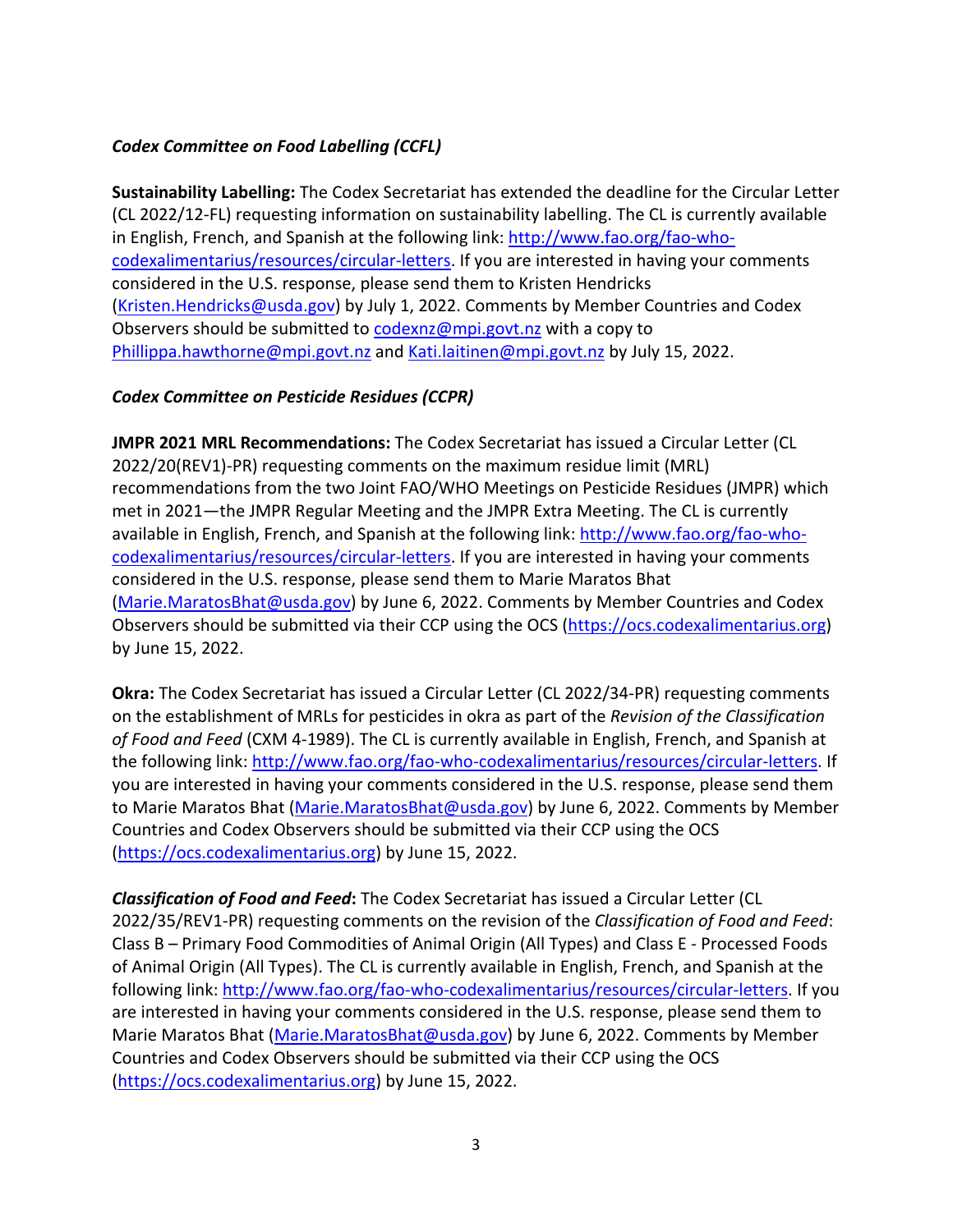**Edible Animal Tissue:** The Codex Secretariat has issued a Circular Letter (CL 2022/36-PR) requesting comments on harmonized definitions/terms for "edible offal" and other edible animal tissues (i.e., "meat" "muscle" and "fat"). This is part of the coordination of work between the CCPR and the Codex Committee on Residues of Veterinary Drugs in Foods (CCRVDF). The CL is currently available in English, French, and Spanish at the following link: [http://www.fao.org/fao-who-codexalimentarius/resources/circular-letters.](http://www.fao.org/fao-who-codexalimentarius/resources/circular-letters) If you are interested in having your comments considered in the U.S. response, please send them to Marie Maratos Bhat [\(Marie.MaratosBhat@usda.gov\)](mailto:Marie.MaratosBhat@usda.gov) by June 6, 2022. Comments by Member Countries and Codex Observers should be submitted via their CCP using the OCS [\(https://ocs.codexalimentarius.org\)](https://ocs.codexalimentarius.org/) by June 15, 2022.

**Active Substances of Low Public Health Concern:** The Codex Secretariat has issued a Circular Letter (CL 2022/37-PR) requesting comments on the draft Guidelines for the recognition of active substances or authorized uses of active substances of low public health concern. The CL is currently available in English, French, and Spanish at the following link: [http://www.fao.org/fao-who-codexalimentarius/resources/circular-letters.](http://www.fao.org/fao-who-codexalimentarius/resources/circular-letters) If you are interested in having your comments considered in the U.S. response, please send them to Marie Maratos Bhat [\(Marie.MaratosBhat@usda.gov\)](mailto:Marie.MaratosBhat@usda.gov) by June 6, 2022. Comments by Member Countries and Codex Observers should be submitted via their CCP using the OCS [\(https://ocs.codexalimentarius.org\)](https://ocs.codexalimentarius.org/) by June 15, 2022.

**Engagement of JMPR in Parallel Reviews of New Compounds:** The Codex Secretariat has issued a Circular Letter (CL 2022/38-PR) requesting comments on the criteria for selecting the global project manager for the parallel review process. The CL is currently available in English, French, and Spanish at the following link: [http://www.fao.org/fao-who](http://www.fao.org/fao-who-codexalimentarius/resources/circular-letters)[codexalimentarius/resources/circular-letters.](http://www.fao.org/fao-who-codexalimentarius/resources/circular-letters) If you are interested in having your comments considered in the U.S. response, please send them to Marie Maratos Bhat [\(Marie.MaratosBhat@usda.gov\)](mailto:Marie.MaratosBhat@usda.gov) by June 6, 2022. Comments by Member Countries and Codex Observers should be submitted via their CCP using the OCS [\(https://ocs.codexalimentarius.org\)](https://ocs.codexalimentarius.org/) by June 20, 2022.

**Management of Unsupported Compounds:** The Codex Secretariat has issued a Circular Letter (CL 2022/39-PR) requesting comments on the management of unsupported compounds without public health concern scheduled for periodic review by the JMPR. The CL is currently available in English, French, and Spanish at the following link: [http://www.fao.org/fao-who](http://www.fao.org/fao-who-codexalimentarius/resources/circular-letters)[codexalimentarius/resources/circular-letters.](http://www.fao.org/fao-who-codexalimentarius/resources/circular-letters) If you are interested in having your comments considered in the U.S. response, please send them to Marie Maratos Bhat [\(Marie.MaratosBhat@usda.gov\)](mailto:Marie.MaratosBhat@usda.gov) by June 6, 2022. Comments by Member Countries and Codex Observers should be submitted via their CCP using the OCS [\(https://ocs.codexalimentarius.org\)](https://ocs.codexalimentarius.org/) by June 15, 2022.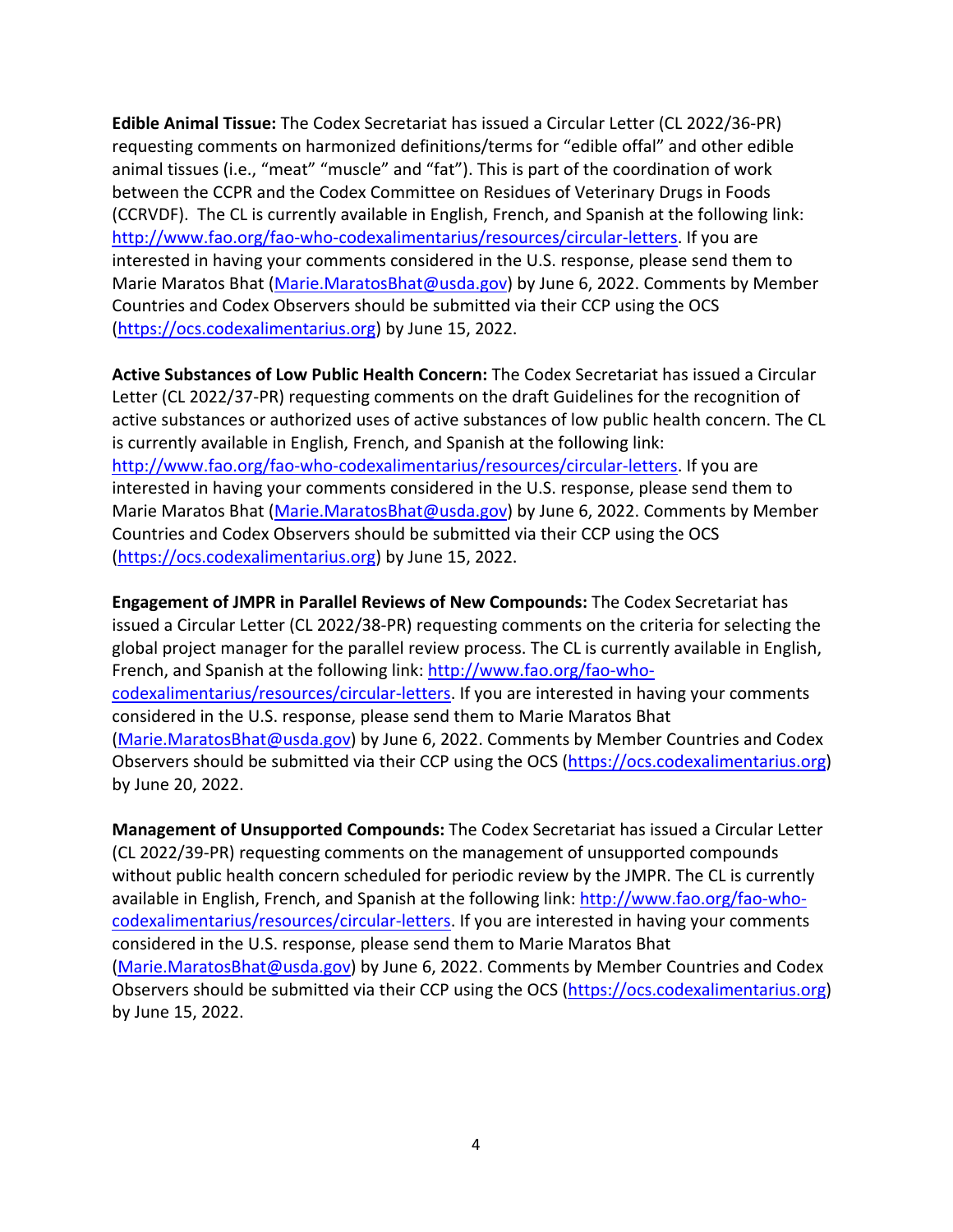## *FAO/WHO Coordinating Committee for Africa (CCAFRICA)*

**Food Safety Legislation:** The Codex Secretariat has extended the deadline for the Circular Letter (CL 2022/02/OCS-CCAFRICA) requesting comments on the proposed draft Guidelines for Developing Harmonized Food Safety Legislation for the CCAFRICA region. The CL is currently available in English and French at the following link: [http://www.fao.org/fao](http://www.fao.org/fao-whocodexalimentarius/resources/circular-letters)[whocodexalimentarius/resources/circular-letters.](http://www.fao.org/fao-whocodexalimentarius/resources/circular-letters) If you are interested in having your comments considered in the U.S. response, please send them to Ken Lowery [\(Ken.Lowery@usda.gov\)](mailto:Ken.Lowery@usda.gov) by June 16, 2022. Comments by Member Countries and Codex Observers should be submitted via their CCP using the OCS [\(https://ocs.codexalimentarius.org\)](https://ocs.codexalimentarius.org/) by June 30, 2022.

**Regional Standard for Dried Meat:** The Codex Secretariat has extended the deadline for the Circular Letter (CL 2022/04/OCS-CCAFRICA) requesting comments on the Draft Regional Standard for dried meat. The CL is currently available in English and French at the following link: [http://www.fao.org/fao-whocodexalimentarius/resources/circular-letters.](http://www.fao.org/fao-whocodexalimentarius/resources/circular-letters) If you are interested in having your comments considered in the U.S. response, please send them to Ken Lowery [\(ken.lowery@usda.gov\)](mailto:ken.lowery@usda.gov) by June 16, 2022. Comments by Member Countries and Codex Observers should be submitted via their CCP using the OCS [\(https://ocs.codexalimentarius.org\)](https://ocs.codexalimentarius.org/) by June 30, 2022.

### **New Alternate U.S. Delegate**

## *Codex Committee on Fresh Fruits and Vegetables (CCFFV)*

**Alternate U.S. Delegate:** Mr. Trevor Gilbert, Produce Safety Expert at the Center for Food Safety and Applied Nutrition, U.S. Food and Drug Administration, was recently confirmed as the new Alternate U.S. Delegate to CCFFV. He follows in the footsteps of Dr. David Ingram, who previously served as alternate U.S. Delegate to CCFFV.

### **Calls for Experts**

**Toxic Equivalency Factors:** The World Health Organization (WHO) has issued a call for experts to serve as members of an ad-hoc expert consultation that will contribute to an update of existing and to consider development of new WHO toxic equivalency factors (TEFs) for dioxinlike compounds, including some polychlorinated biphenyls (PCBs). The call for experts is available at the following link: [https://www.who.int/news-room/articles-detail/call-for-experts](https://www.who.int/news-room/articles-detail/call-for-experts-who-initiative-to-update-the-2005-who-tef-for-dioxin-and-dioxin-like-compounds)[who-initiative-to-update-the-2005-who-tef-for-dioxin-and-dioxin-like-compounds.](https://www.who.int/news-room/articles-detail/call-for-experts-who-initiative-to-update-the-2005-who-tef-for-dioxin-and-dioxin-like-compounds) Interested applicants are invited to submit their curriculum vitae to [kpetersen@who.int](mailto:kpetersen@who.int) by June 10, 2022.

*Listeria monocytogenes:* The Food and Agriculture Organization (FAO) and WHO have issued a call for experts who can contribute to future work of its Joint FAO/WHO Expert Meeting on Microbiological Risk Assessment (JEMRA) by developing a full farm to table risk assessment for *Listeria monocytogenes* in foods. The call for experts is available at the following link: